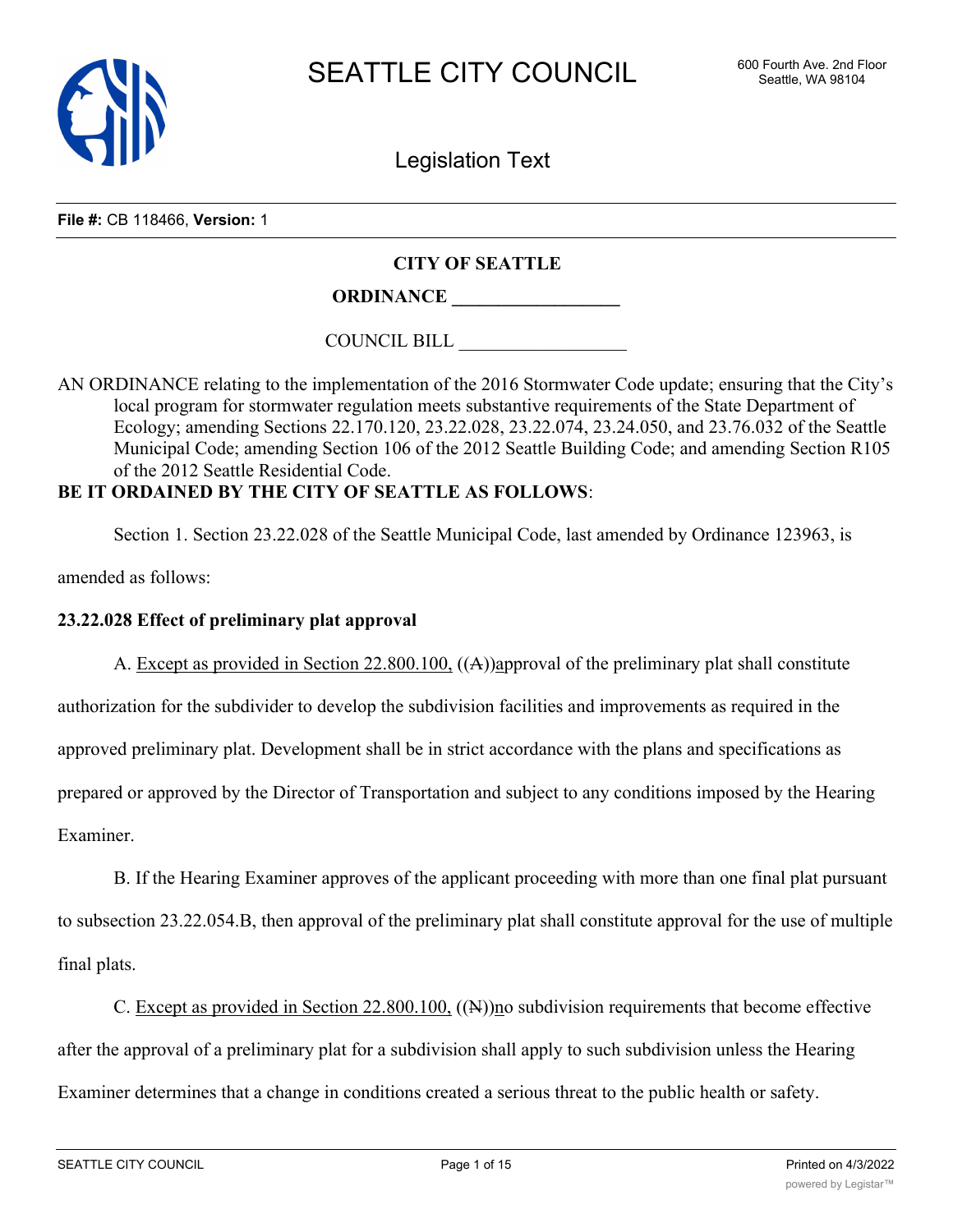Section 2. Section 23.22.074 of the Seattle Municipal Code, last amended by Ordinance 124378, is amended as follows:

### **23.22.074 Council determination of final plat**

A. The Council shall determine:

1. Whether a final plat is in substantial conformance with the approved preliminary plat;

2. Whether the requirements imposed when the preliminary plat was approved have been met;

3. Whether the bond, if required by the City, is sufficient in its terms to assure completion of improvements;

4. Whether the covenant described in subsection 23.22.070.E.2, if required, has been executed in form and substance acceptable to the Council; and

5. Whether the requirements of state law and the Seattle Municipal Code that were in effect at the time of preliminary plat approval, or such other requirements as provided in Section 22.800.100, have been satisfied by the sub-divider.

B. The Council shall approve by ordinance, disapprove, or return the proposed final plat. If the Council approves the plat, it shall inscribe and execute its written approval on the face of the plat, and the Director of Transportation shall transmit the original plat to the King County Recorder for filing, and forward one copy to the Director and one copy to the County Assessor. At least one copy of the approved final plat shall be retained in the files of the Director of Transportation.

Section 3. Section 23.24.050 of the Seattle Municipal Code, last amended by Ordinance 121476, is amended as follows:

### **23.24.050 Director's decision**((**.**))

A. If the Director determines that the provisions of this Chapter 23.24 are satisfied, or may be satisfied upon compliance with specified conditions, the Director shall inform the applicant in writing of the decision to approve the application and the conditions of the approval, if any, and may return the proposed short plat to the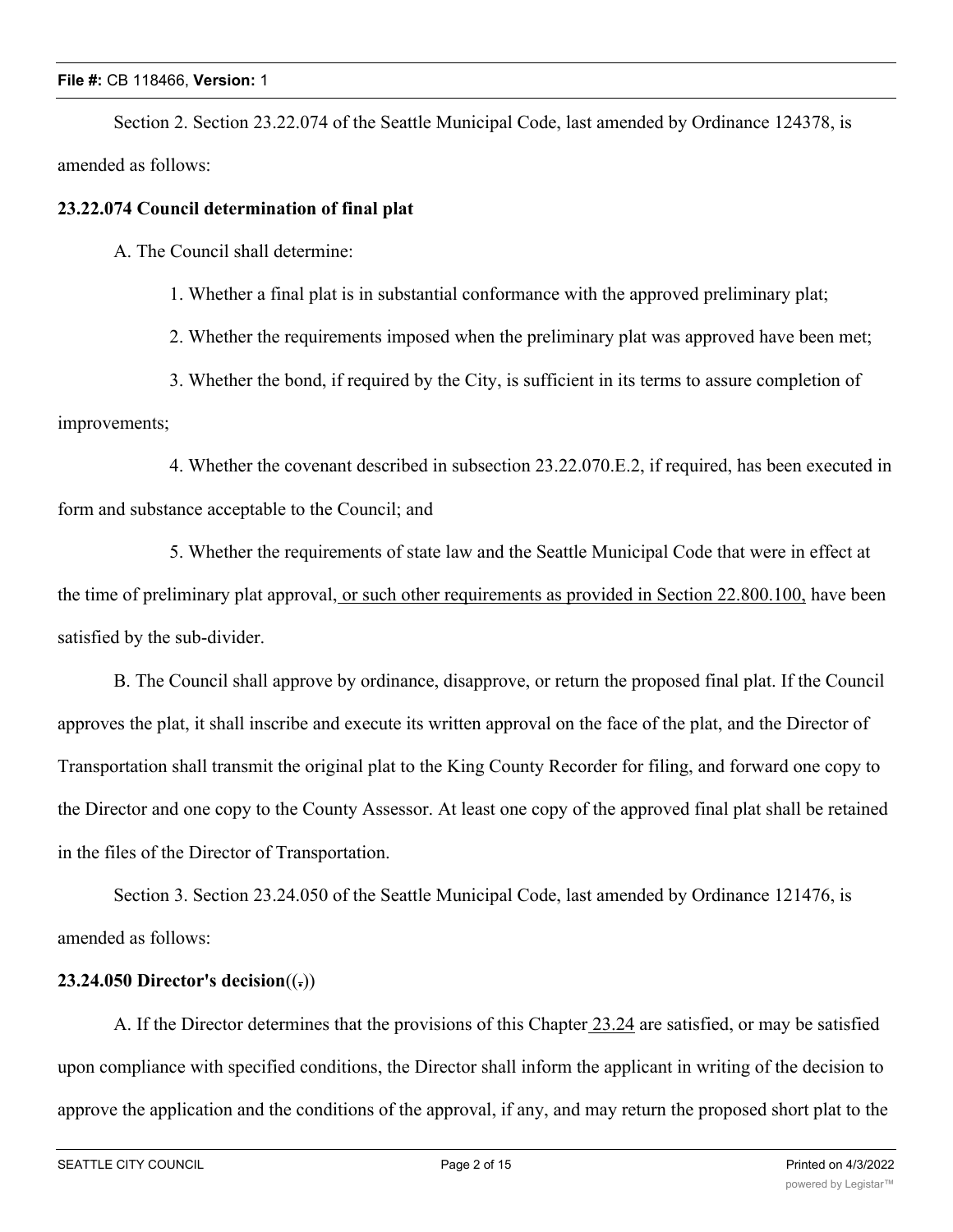applicant for modification or correction. When the Director has determined that: (1) the short plat contains the certificates, dedication instruments, and statements of approval required by state law and this  $((e))$ Chapter  $23.24$ ;(( $\epsilon$ )) (2) the short plat and all legal descriptions are technically correct((,)); and (3) review procedures pursuant to Chapter 23.76 have been concluded, the short plat shall be filed for record with the King County Director of Records and Elections. Except for purposes of appeal, no short plat or short subdivision granted approval by the Director shall be deemed to have final approval until filed.

B. The decision of the Director on a short subdivision is subject to the further review procedures established under the Master Use Permit process, Chapter 23.76.

C. Except as provided in Section 22.800.100, ((A))a short plat shall be governed by the terms of approval of the Director's decision, and any lots created thereunder shall be deemed to meet lot requirements imposed by this Land Use Code for a period of no less than five  $((5))$  years unless the City Council finds that a change in circumstances has occurred.

Section 4. Section 23.76.032 of the Seattle Municipal Code, last amended by Ordinance 124747, is amended as follows:

### **23.76.032 Expiration and renewal of Type I and II Master Use Permits**

A. Type I and II Master Use Permit expiration

1. An issued Type I or II Master Use Permit expires three years from the date a permit is approved for issuance as described in Section 23.76.028, except as follows:

a. A Master Use Permit with a shoreline component expires pursuant to WAC 173-27-

090.

b. A variance component of a Master Use Permit expires as follows:

1) Variances for access, yards, setback, open space, or lot area minimums granted

as part of a short plat or lot boundary adjustment run with the land in perpetuity as recorded with the King

### County Recorder.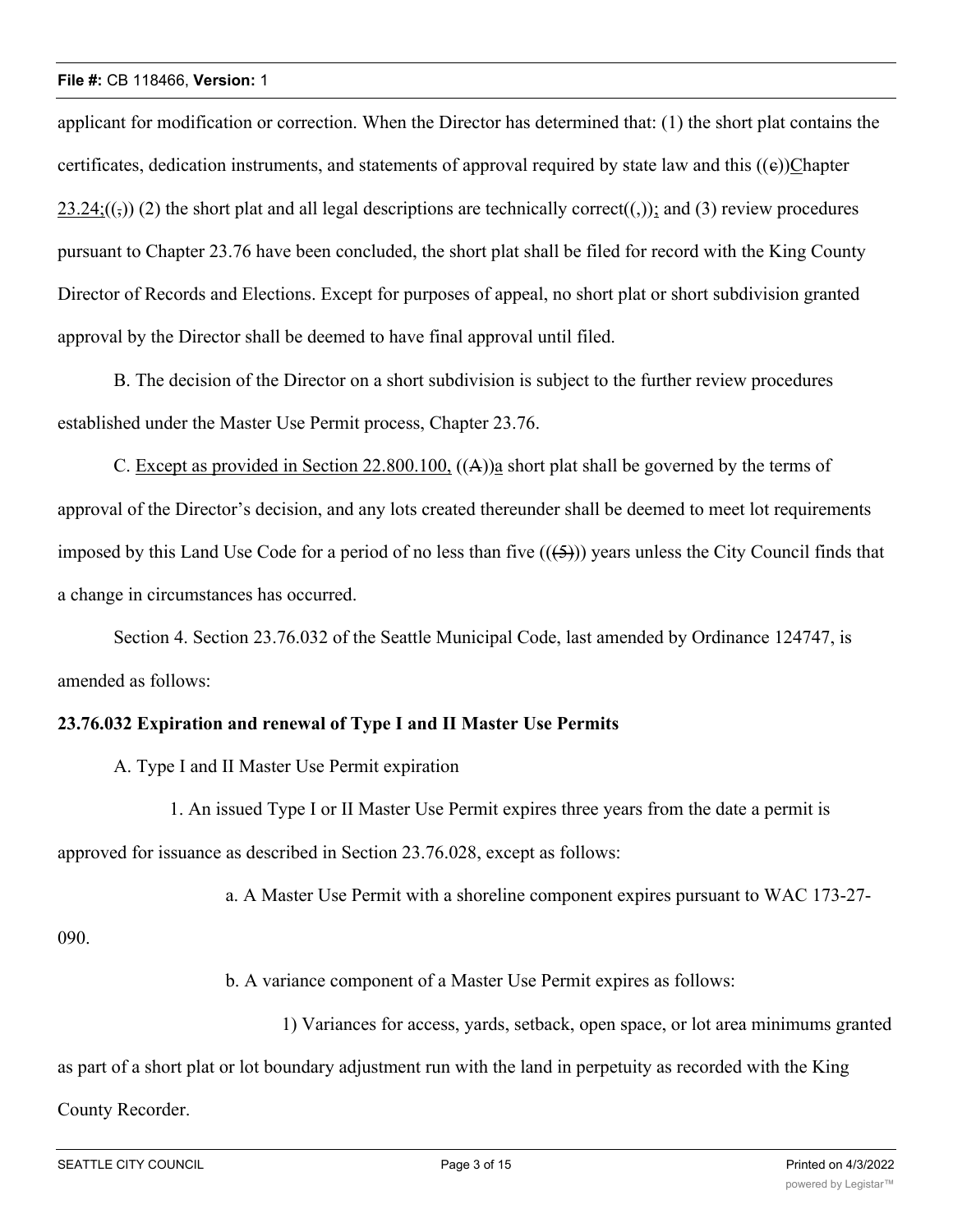2) Variances granted as separate Master Use Permits pursuant to subsection 23.76.004.G expire three years from the date the permit is approved for issuance as described in Section 23.76.028 or on the effective date of any text amendment making more stringent the development standard from which the variance was granted, whichever is sooner. If a Master Use Permit to establish the use is issued prior to the earlier of the dates specified in the preceding sentence, the variance expires on the expiration date of the Master Use Permit.

c. The time during which pending litigation related to the Master Use Permit or the property subject to the permit made it reasonable not to submit an application for a building permit, or to establish a use if a building permit is not required, is not included in determining the expiration date of the Master Use Permit.

d. Master Use Permits with a Major Phased Development or Planned Community Development component under Sections 23.47A.007, 23.49.036, or 23.50.015 expire as follows:

1) For the first phase, the expiration date shall be three years from the date the permit is approved for issuance;

2) For subsequent phases, the expiration date shall be determined at the time of permit issuance for each phase, and the date shall be stated in the permit.

e. Permits for uses allowed under Section 23.42.038, and temporary, interim, or intermittent use permits issued pursuant to Section 23.42.040, and transitional encampment interim use permits issued under Section 23.42.056, expire on the date stated in the permit.

f. Except as otherwise provided in this subsection 23.76.032.A.1.f, Master Use Permits for development pursuant to Sections 23.49.180 and 23.49.181 expire on the date set by the Director in the Master Use Permit decision, which date may be a maximum of 15 years from the date the Master Use Permit is approved for issuance. The Director shall consider the complexity of the project, economic conditions of the area in which the project is located, and the construction schedule proposed by the applicant in setting the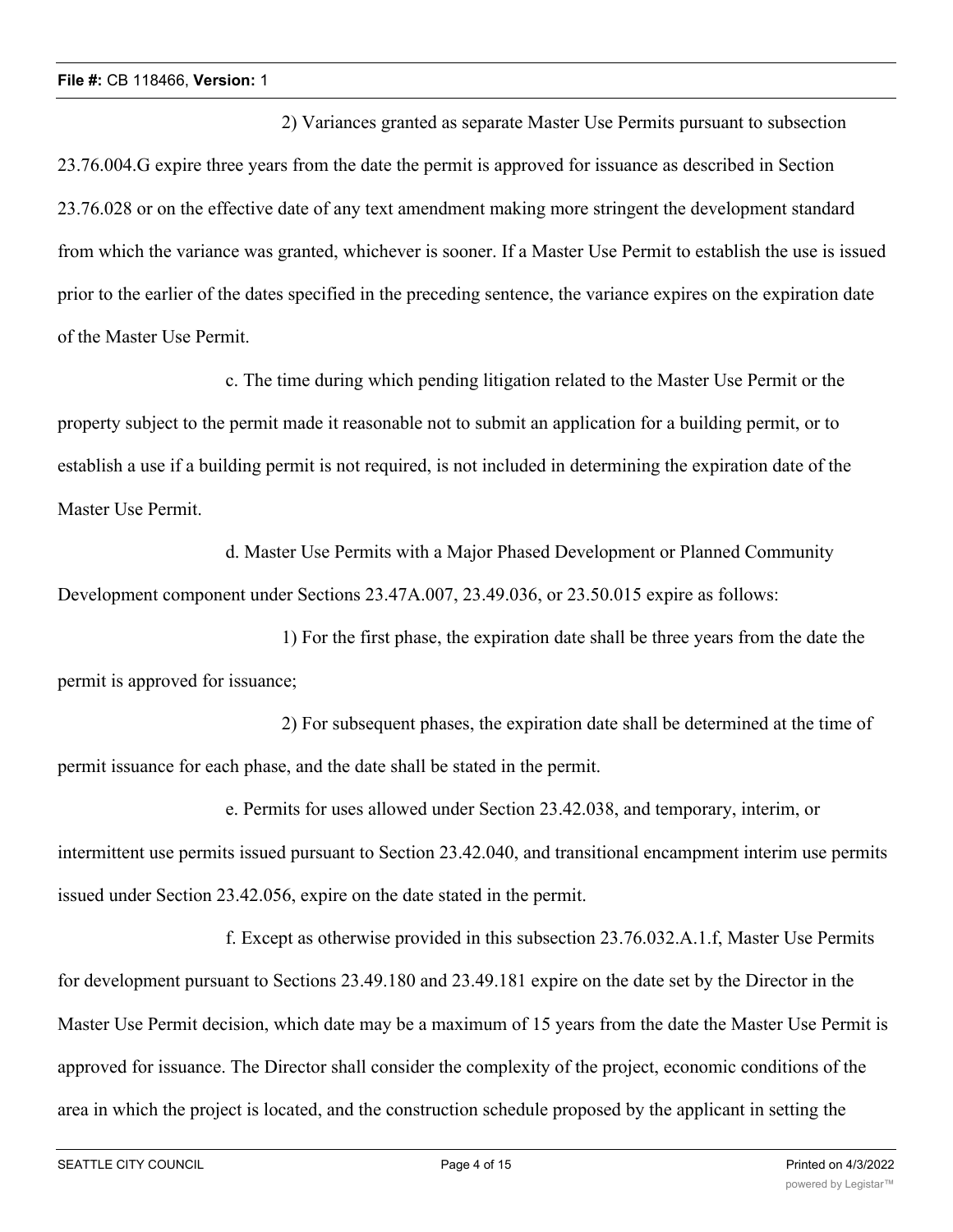expiration date. If no expiration date is set in the Master Use Permit decision, the expiration date is three years from the date a permit is approved for issuance.

1) In order for the Director to set the Master Use Permit expiration date, the

applicant shall:

a) Submit with the application a site plan showing a level of detail

sufficient to assess anticipated impacts of the completed project; and

b) Submit a proposed schedule for complying with the conditions

necessary to gain the amount of extra floor area and the extra height sought for the project.

2) The expiration date of the Master Use Permit may be extended past the expiration date set in the Master Use Permit decision or the date established in this subsection 23.76.032.A.1.f if:

a) On the expiration date stated in the Master Use Permit decision, a

building permit for the entire development has been issued, in which case the Master Use Permit is extended for the life of the building permit if the Master Use Permit would otherwise expire earlier, or

b) A complete application for a building permit that either is for the entire development proposed pursuant to Section 23.49.180, or is for construction to complete the entire development proposed pursuant to Section 23.49.180 is:

i) submitted before the expiration date of the Master Use Permit;

and

ii) made sufficiently complete to constitute a fully complete

building permit application as defined in the Seattle Building Code <sup>[2]</sup>, or for a highrise structure regulated under Section 403 of the Seattle Building Code, made to include the complete structural frame of the building and schematic plans for the exterior shell of the building, in either case before the expiration date of the Master Use Permit, in which case the Master Use Permit is extended for the life of the building permit issued pursuant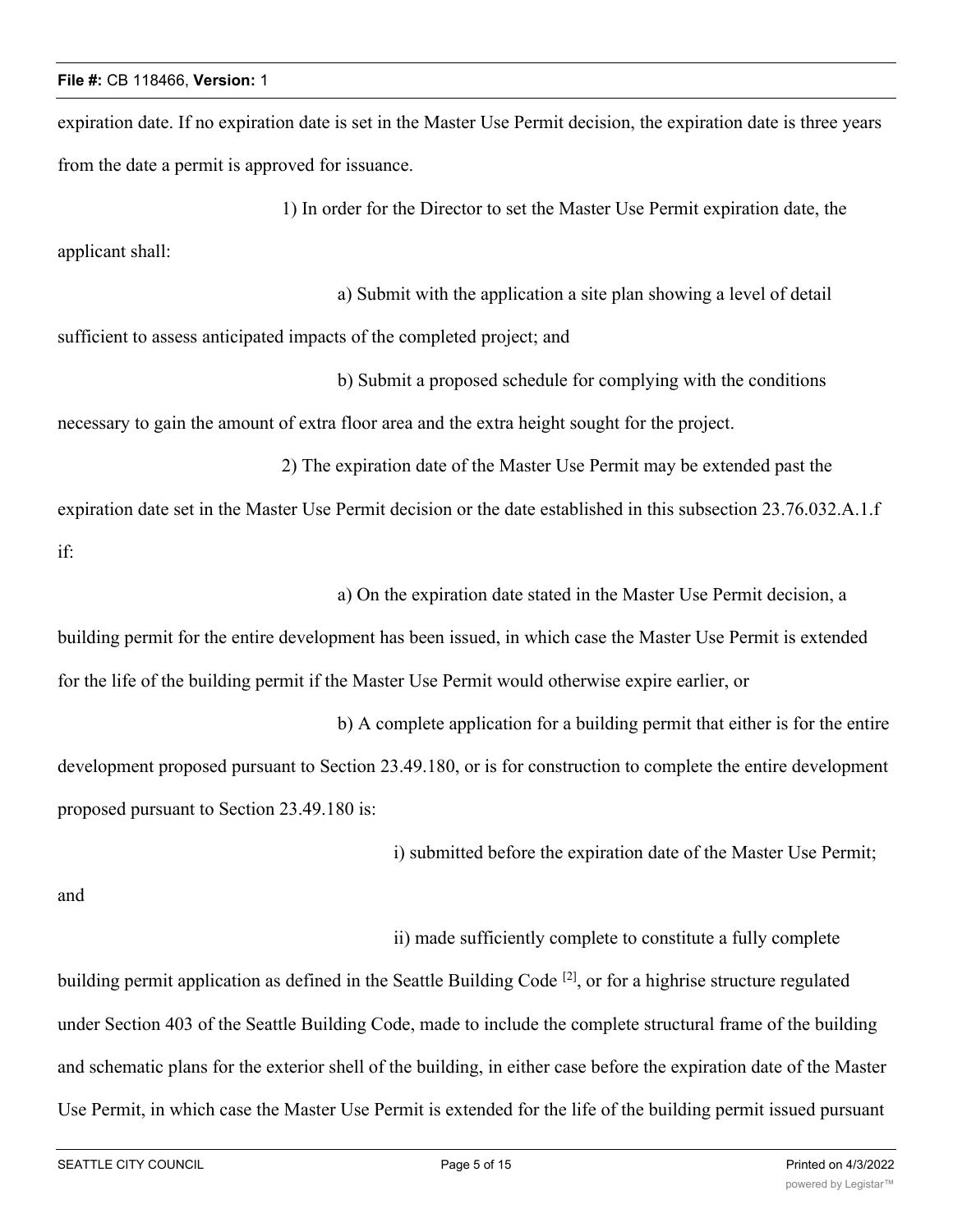to the application if the Master Use Permit would otherwise expire earlier.

g. For a Master Use Permit that is either issued or approved for issuance after June 1, 2006 and that is not subject to subsection 23.76.032.A.1.a, 23.76.032.A.1.c, or 23.76.032.A.1.e, the applicant or permit holder may elect in writing to have the Master Use Permit expire pursuant to this subsection 23.76.032.A.1.g. A Master Use Permit subject to this subsection 23.76.032.A.1.g expires six years from the date a permit is or was approved for issuance as described in Section 23.76.028, except as follows:

1) A variance component of a Master Use Permit expires as follows:

b) Variances granted as separate Master Use Permits pursuant to

a) Variances for access, yards, setback, open space, or lot area minimums granted as part of a short plat or a lot boundary adjustment run with the land in perpetuity as recorded with the King County Recorder.

subsection 23.76.004.G expire six years from the date the permit is approved for issuance as described in Section 23.76.028 or on the effective date of any text amendment making more stringent the development standard from which the variance was granted, whichever is sooner. If a Master Use Permit to establish the use is issued prior to the earlier of the dates specified in the preceding sentence, the variance expires on the expiration date of the use approval.

2) Master Use Permits with a Major Phased Development or Planned Community Development component under Sections 23.47A.007, 23.49.036, or 23.50.015 expire as follows:

a) For the first phase, the expiration date shall be six years from the date the permit is approved for issuance;

b) For subsequent phases, the expiration date shall be determined at the time of permit issuance for each phase and stated in the permit.

h. The permit expires earlier pursuant to Section 22.800.100.

2. On the expiration date determined as provided in subsection 23.76.032.A.1, a Master Use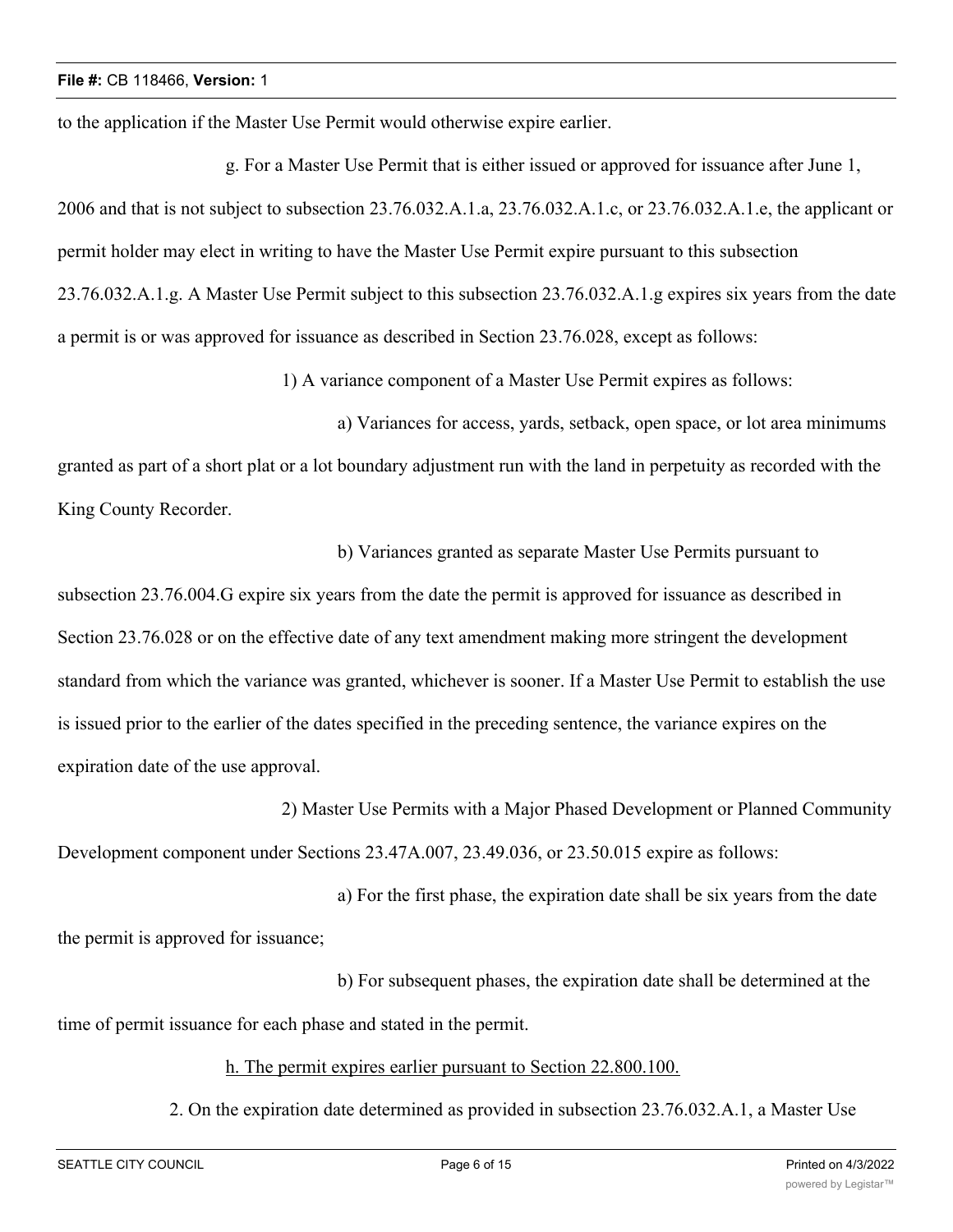Permit expires unless one of the conditions in this subsection 23.76.032.A.2 exists:

a. A building permit is issued before the expiration date, in which case the Master Use Permit shall be extended for the life of the building permit.

b. A valid and fully complete application for a building permit is submitted prior to the Master Use Permit expiration date and a building permit is subsequently issued. In such cases, the Master Use Permit shall be extended for the life of the building permit.

c. For projects that do not require a building permit, the use has been established prior to the expiration date and is not terminated prior to that date by abandonment, change of use, or otherwise. In such cases the Master Use Permit expires when the use permitted by the Master Use Permit is terminated by abandonment, change of use, or otherwise.

d. The Master Use Permit is renewed pursuant to subsection 23.76.032.C.

e. A Major Phased Development or Planned Community Development component is part of the Master Use Permit, in which case subsection 23.76.032.A.1.d applies.

f. The Master Use Permit is for development subject to Section 23.49.180, in which case the provisions in subsection 23.76.032.A.1.f apply.

B. If a Master Use Permit is issued for a project, a building permit is issued for the project, and the project is constructed pursuant to the building permit, conditions of or incorporated in the Master Use Permit shall remain in effect, notwithstanding expiration of the Master Use Permit pursuant to 23.76.032.A, until the project is demolished or until an earlier date on which (1) the condition by its terms expires or is fully satisfied  $((,))$ ; (2) the condition is removed through a permitting decision( $(,)$ ); or (3) if the condition was imposed as to a specific use within the project, that use is terminated.

C. Master Use Permit Renewal $((.)$ 

1. Except for Major Phased Development permits, the Director shall renew issued Master Use Permits for projects that are in conformance with applicable regulations, including but not limited to land use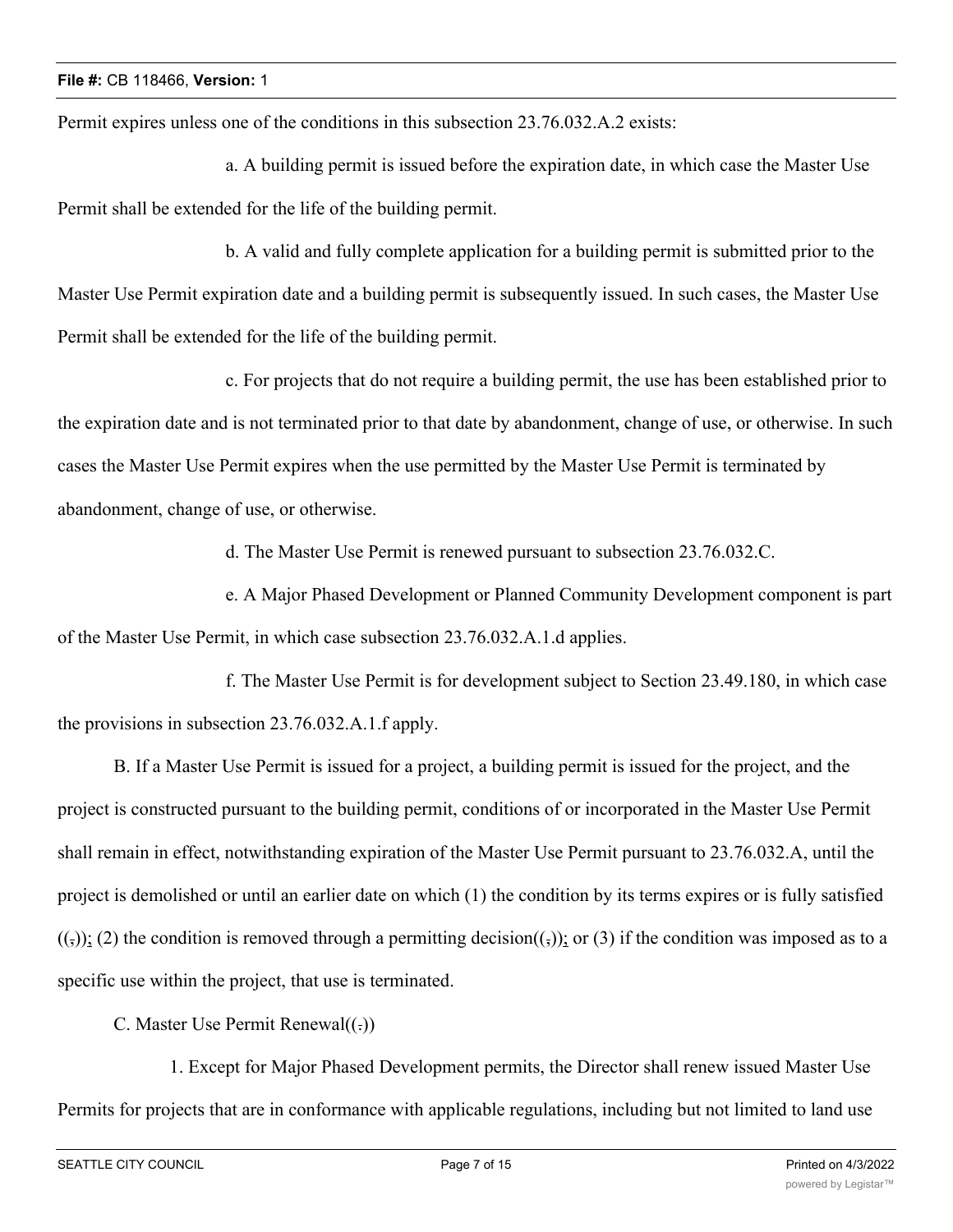and environmentally critical areas regulations and SEPA policies in effect at the time renewal is sought. Except as provided in subsections 23.76.032.C.2 and 23.76.032.C.3, Master Use Permit renewal is for a period of two years. A Master Use Permit shall not be renewed beyond a period of five years from the original date the permit is approved for issuance. The Director shall not renew issued Master Use Permits for projects that are not in conformance with applicable regulations in effect at the time renewal is sought.

2. If an application for a building permit is submitted before the end of the two year term of renewal, and is subsequently issued, the Master Use Permit shall be extended for the life of the building permit.

3. The Director may renew a Master Use Permit for the temporary relocation of police and fire stations issued pursuant to Section 23.42.040 for a period not to exceed 12 months.

4. The Director may renew a Master Use Permit for a transitional encampment interim use issued according to Section 23.42.056.E one time for up to one year.

Section 5. Section 106 of the 2012 Seattle Building Code, last amended by Ordinance 124616, is amended as follows:

### **SECTION 106**

### **BUILDING PERMITS**

#### **\*\*\***

**106.9 Expiration of permits.** Authority to do the work authorized by a permit expires 18 months from the date of issuance. An *approved* renewal extends the life of a permit for an additional 18 months from the prior expiration date. An *approved* reestablishment extends the life of the permit for 18 months from the date the permit expired.

### **Exceptions:**

1. Initial permits for major construction projects that require more than 18 months to complete may be issued for a period that provides reasonable time to complete the work, according to an *approved* construction schedule. The *building official* may authorize a permit expiration date not to exceed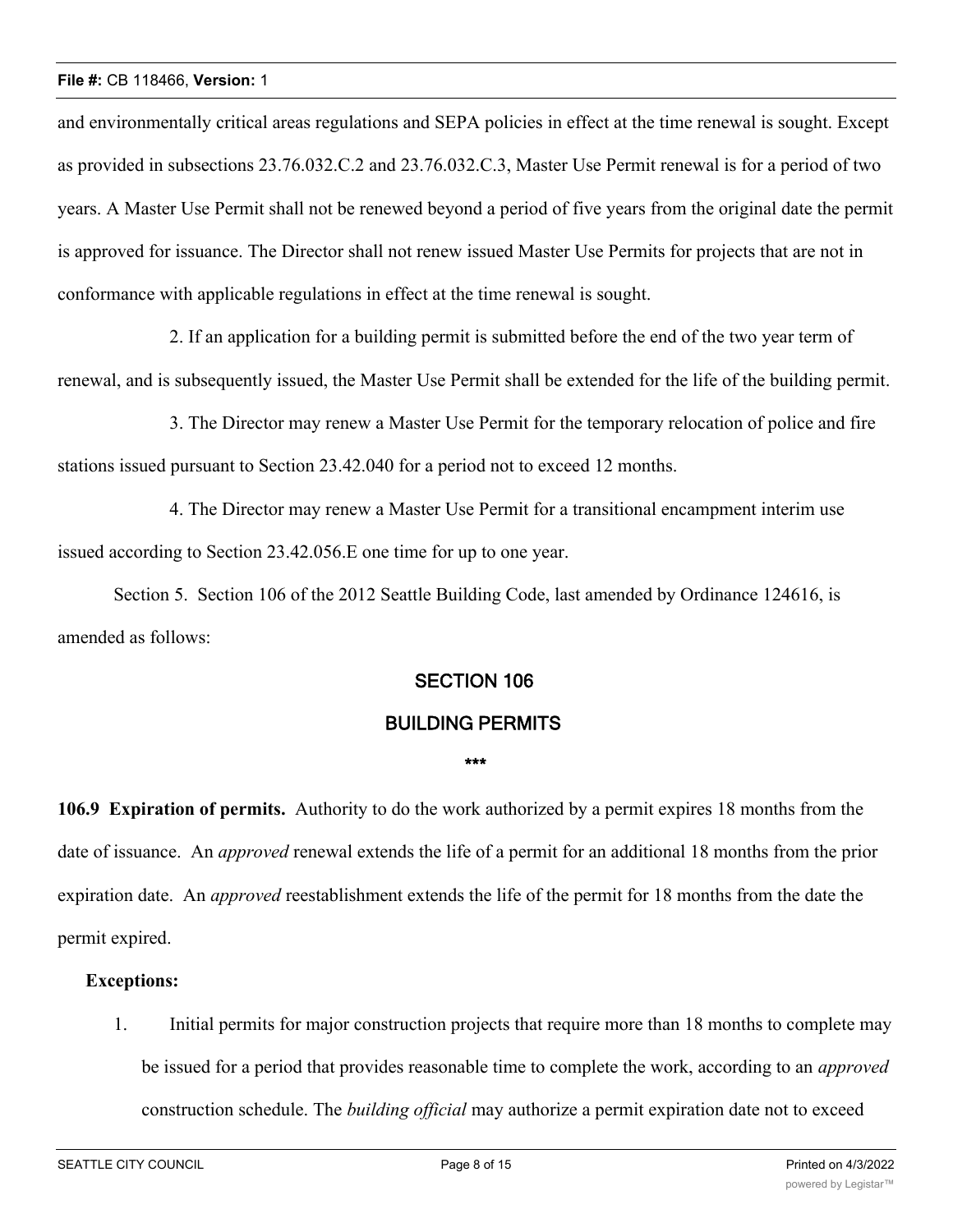three years from the date of issuance, except when there is an associated Shoreline Substantial Development permit in which case the *building official* may authorize an expiration date not to exceed the life of the Shoreline permit.

2. The *building official* may issue permits which expire in less than ((eighteen))18 months if the *building official* determines a shorter period is appropriate to complete the work.

This section is subject to the limitations in Seattle Municipal Code Section 22.800.100, Stormwater Code.

**106.10 Renewal of permits.** Permits may be renewed and renewed permits may be further renewed by the *building official* if the following conditions are met:

- 1. Application for renewal is made within the 30 day period immediately preceding the date of expiration of the permit; and
- 2. If the project has had an associated discretionary Land Use review, the land use approval has not expired; and
- 3. If an application for renewal is made more than 18 months after the date of mandatory compliance with a new or revised edition of the Seattle Building Code, the permit shall not be renewed unless:
	- 3.1 The *building official* determines that the permit complies, or is modified to comply, with the Seattle Building, Mechanical, Fuel Gas, Energy, Stormwater, Side Sewer and Grading codes in effect on the date of application for renewal; or
	- 3.2 The work authorized by the permit is substantially underway and progressing at a rate *approved* by the *building official*. "Substantially underway" means that normally required building inspections have been *approved* for work such as foundations, framing, mechanical, insulation and finish work that is being completed on a continuing basis; or
	- 3.3. Commencement or completion of the work authorized by the permit is delayed by litigation, appeals, strikes or other extraordinary circumstances related to the work authorized by the permit, beyond the permit holder's control, subject to approval by the *building official*((-)); and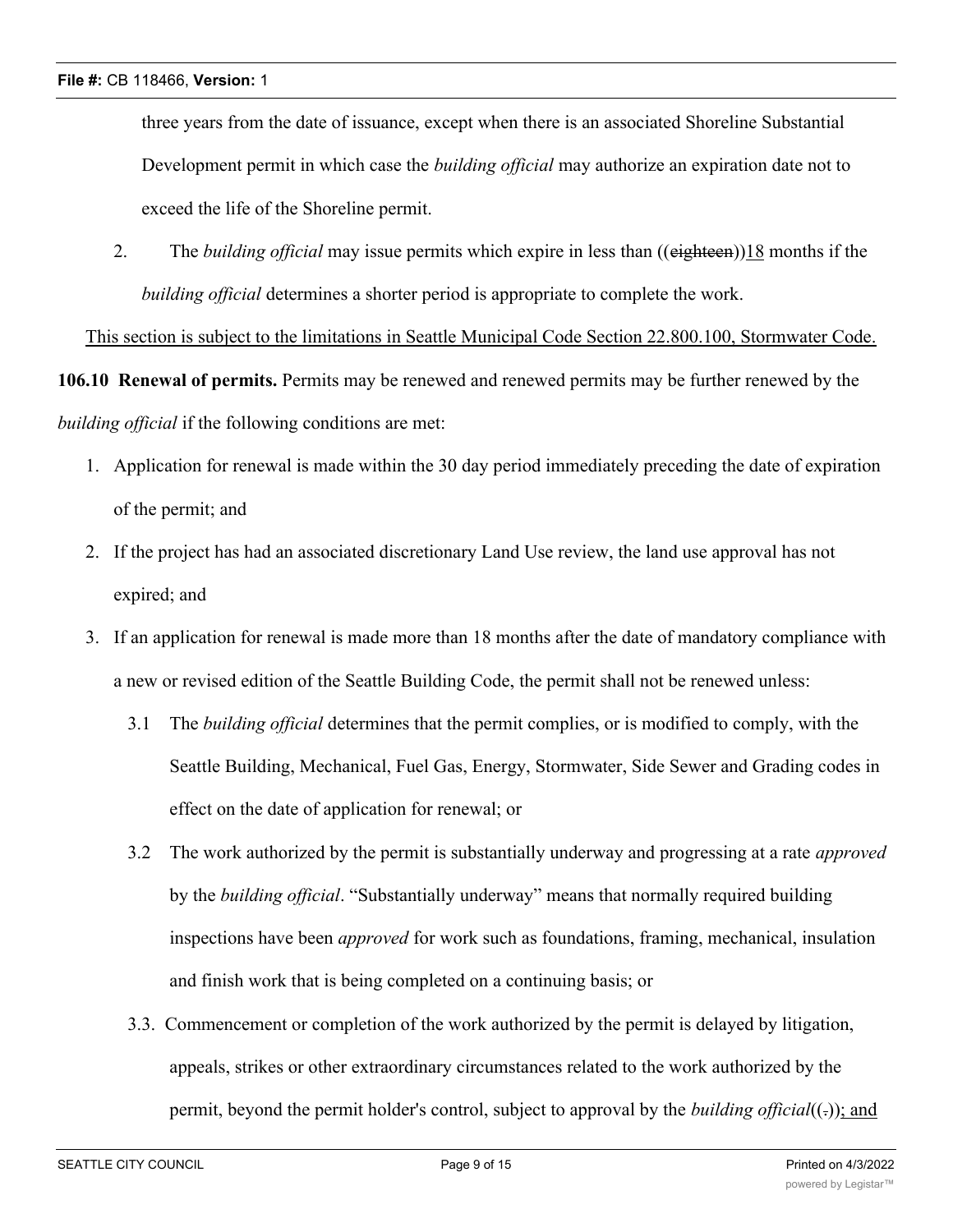4. If an application for renewal is made on or after January 1, 2016, the permit shall not be renewed unless: (a) the *building official* determines that the permit complies, or is modified to comply, with the Seattle Stormwater Code in effect on the date of application for renewal; or (b) construction has started. For purposes of this provision, "started construction" means the site work associated with and directly related to the *approved* project has begun. For example, grading the project site to final grade or utility installation constitutes the start of construction; simply clearing the project site does not.

**106.11 Reestablishment of expired permits.** A new permit is required to complete work if a permit has expired and was not renewed.

**Exception**: A permit that expired less than one year prior to the date of a request for reestablishment may be reestablished upon approval of the *building official* if it complies with Section 106.10, Items 2, ((and)) 3, and 4 above. Once re-established the permit will not be considered to have expired. The new expiration date of a reestablished permit shall be determined in accordance with Section 106.9.

\*\*\*

\*\*\*

Section 6. Section R105 of the 2012 Seattle Residential Code, last amended by Ordinance 124613, is amended as follows:

**R105.9 Expiration of permits.** Authority to do the work authorized by a permit expires 18 months from the date of issuance. An approved renewal extends the life of the permit for an additional 18 months from the prior expiration date. An approved reestablishment extends the life of the permit for 18 months from the date the permit expired.

### **Exceptions:**

1. Initial permits for major construction projects that require more than 18 months to complete may be issued for a period that provides reasonable time to complete the work, according to an approved construction schedule. The *building official* may authorize a permit expiration date not to exceed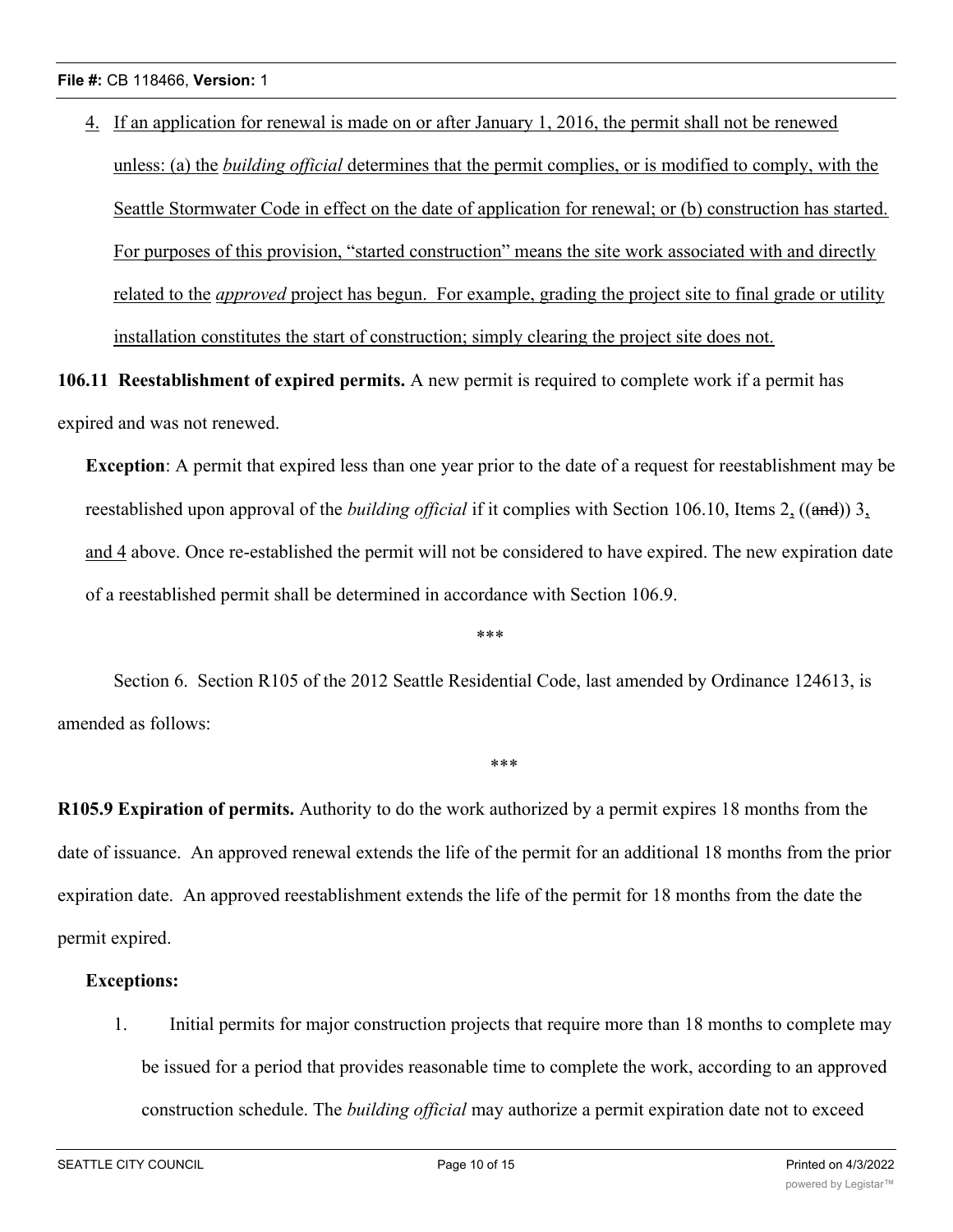three years from the date of issuance, except when there is an associated Shoreline Substantial Development permit in which case the *building official* may authorize an expiration date not to exceed the life of the Shoreline permit.

2. The *building official* may issue permits which expire in less than ((eighteen))18 months if the *building official* determines a shorter period is appropriate to complete the work.

This section is subject to the limitations in Seattle Municipal Code Section 22.800.100, Seattle Stormwater Code.

**R105.10 Renewal of permits.** Permits may be renewed and renewed permits may be further renewed by the *building official* if the following conditions are met:

- 1. Application for renewal is made within the 30 day period immediately preceding the date of expiration of the permit; and
- 2. If the project has had an associated discretionary Land Use review, the land use approval has not expired; and
- 3. If an application for renewal is made more than 18 months after the date of mandatory compliance with a new or revised edition of the *Seattle Residential Code* the permit shall not be renewed unless:
	- 3.1. The *building official* determines that the permit complies, or is modified to comply, with the Seattle Residential, Energy, Stormwater, Side Sewer and Grading codes in effect on the date of application for renewal; or
	- 3.2. The work authorized by the permit is substantially underway and progressing at a rate approved by the *building official*. "Substantially underway" means that normally required building inspections have been approved for work such as foundations, framing, mechanical, insulation and finish work that is being completed on a continuing basis; or
	- 3.3. Commencement or completion of the work authorized by the permit is delayed by litigation, appeals, strikes or other extraordinary circumstances related to the work authorized by the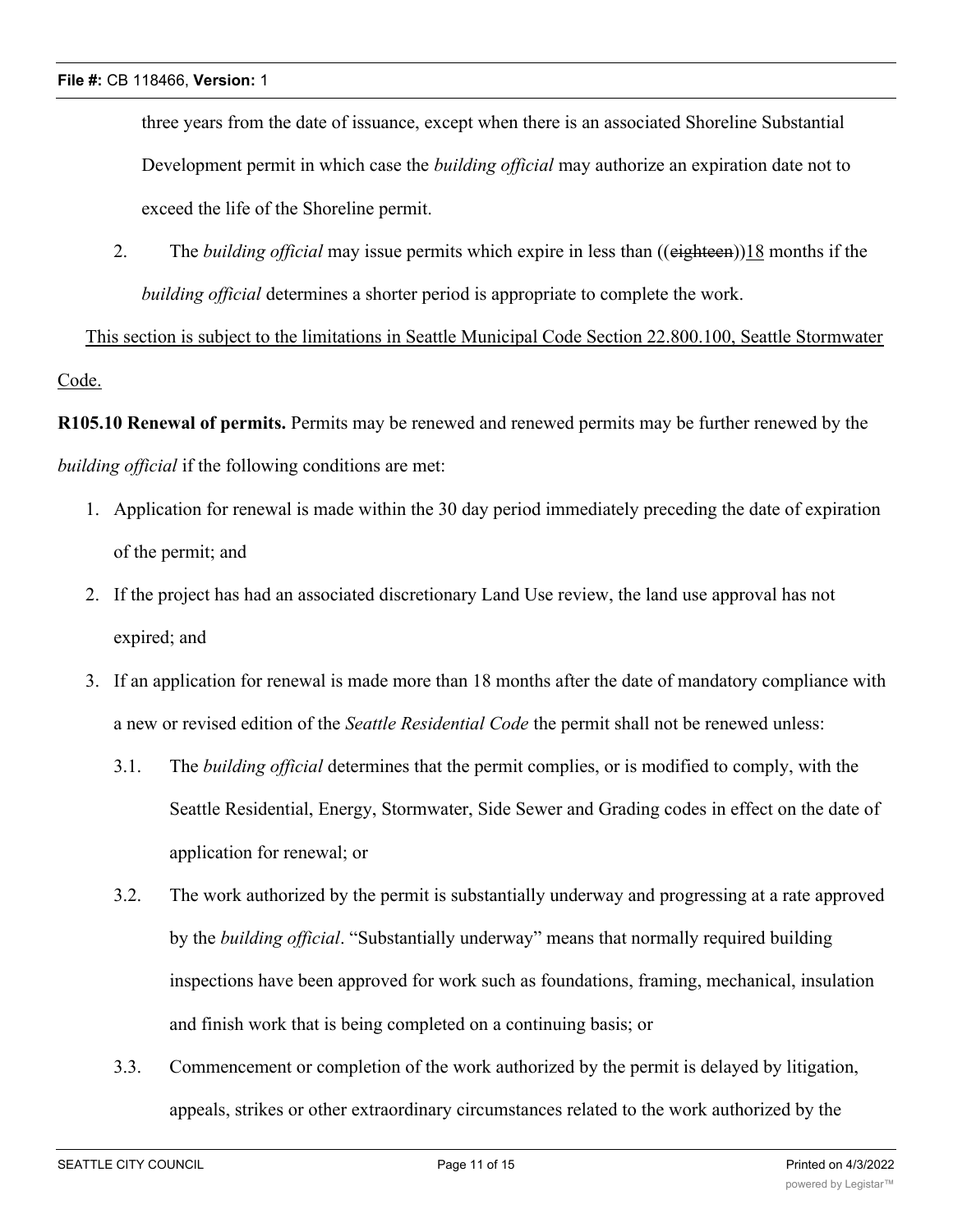permit beyond the permit holder's control, subject to approval by the *building official*.

4. When an application for renewal is submitted on or after January 1, 2016, the permit shall not be

renewed unless: (a) the *building official* determines that the permit complies, or is modified to comply, with the Seattle Stormwater Code in effect on the date of application for renewal; or (b) construction has started. For purposes of this provision, "started construction" means that the site work associated with and directly related to the approved project has begun. For example, grading the project site to final grade or utility installation constitutes the start of construction; simply clearing the project site does not.

**R105.11 Reestablishment of expired permits.** A new permit is required to complete work if a permit has expired and was not renewed.

**Exception:** A permit that expired less than one year prior to the date of a request for reestablishment may be reestablished upon approval of the *building official*, if it complies with Section R105.10, Items 2,  $((and))$  3, and 4 above. Once re-established the permit will not be considered to have expired. The new expiration date of a reestablished permit shall be determined in accordance with Section R105.9.

**\*\*\***

Section 7. Section 22.170.120 of the Seattle Municipal Code, last amended by Ordinance 124617, is amended as follows:

# **SMC 22.170.120 Expiration and** ((**R**))**renewal of** ((**G**))**grading** ((**P**))**permit**

A. Applicability of codes. Subsections 22.170.120.B through 22.170.120.D apply to applications for grading permits that are not components of building permits. Expiration and renewal of grading components of building permits shall occur pursuant to the applicable provisions of the Seattle Building Code or the Seattle Residential Code.

B. Expiration. Authority to do the work authorized by a grading permit expires 18 months from the date of issuance unless otherwise stated in the permit. Where advisable to satisfy the requirements or purposes of this code, the Director may issue nonrenewable grading permits that expire less than 18 months from date of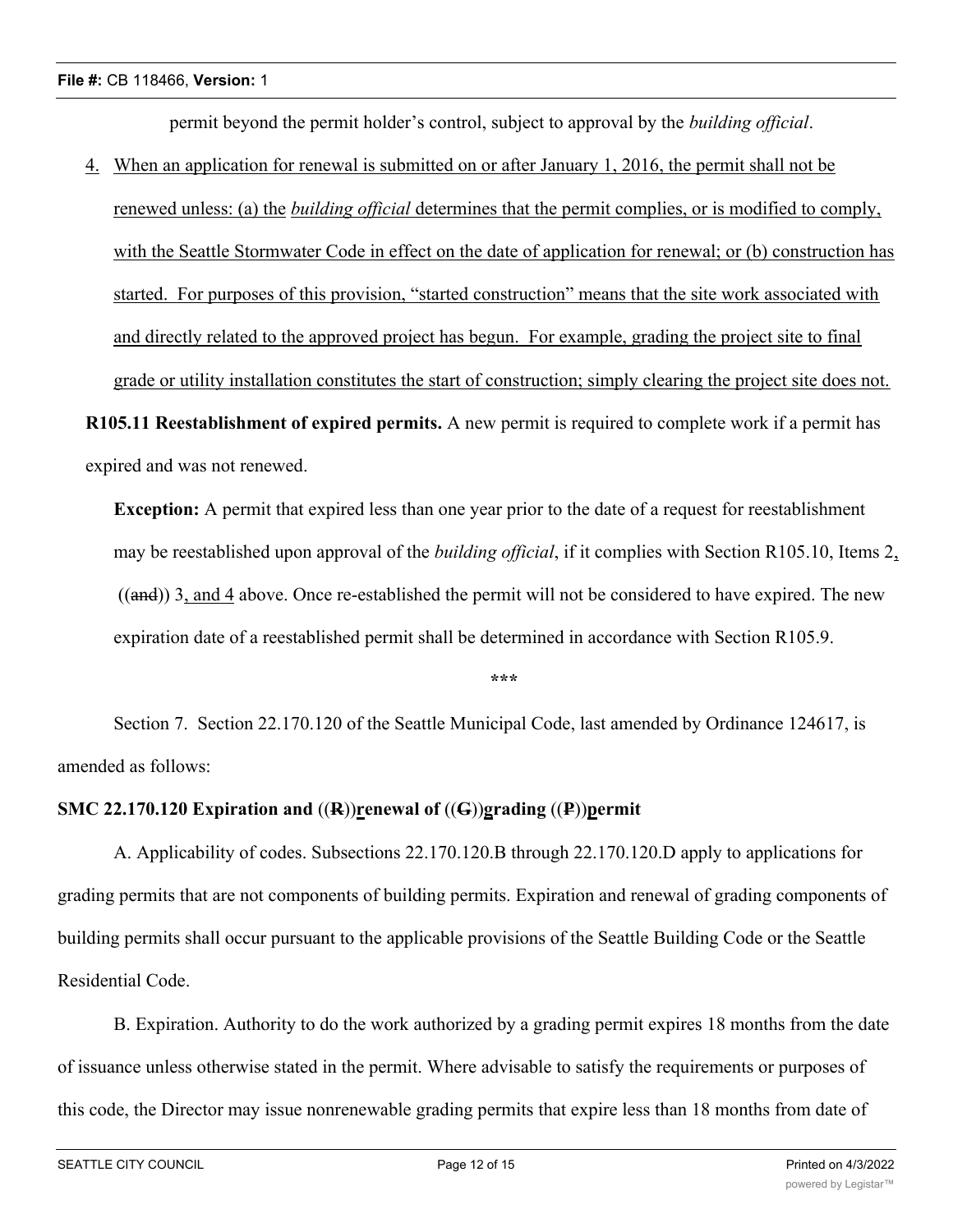issuance. Requirements of this code and conditions included in any permit do not terminate with the expiration of the grading permit unless they are explicitly identified as temporary for the duration of grading operations.

C. Renewal or Extension

1. Unless otherwise stated in the permit, a grading permit may be renewed once for up to 18 additional months if the following conditions are met:

a. Application for renewal is made within the 30-day period immediately preceding the date of expiration of the permit; and

b. If the project has had an associated discretionary Land Use review, the land use approval has not expired; and

c. If an application for renewal is made more than 18 months after the date of mandatory compliance with a new or revised edition of this code, the Seattle Building, or Residential Code, the permit shall not be renewed unless:

1) The Director determines that the permit complies, or the permit is modified to comply, with the Seattle Building, Residential, Stormwater, Side Sewer, and Grading codes in effect on the date of application for renewal; or

2) The work authorized by the permit is substantially underway and progressing at a rate approved by the Director. "Substantially underway" means that normally required inspections have been approved for work such as excavation that is being completed on a continuing basis;

d. When an application for renewal is submitted on or after January 1, 2016, the permit shall not be renewed unless: (a) the Director determines that the permit complies, or is modified to comply, with the Seattle Stormwater Code in effect on the date of application for renewal; or (b) construction has started. For purposes of this provision, "started construction" means that the site work associated with and directly related to the approved project has begun. For example, grading the project site to final grade or utility installation constitutes the start of construction; simply clearing the project site does not.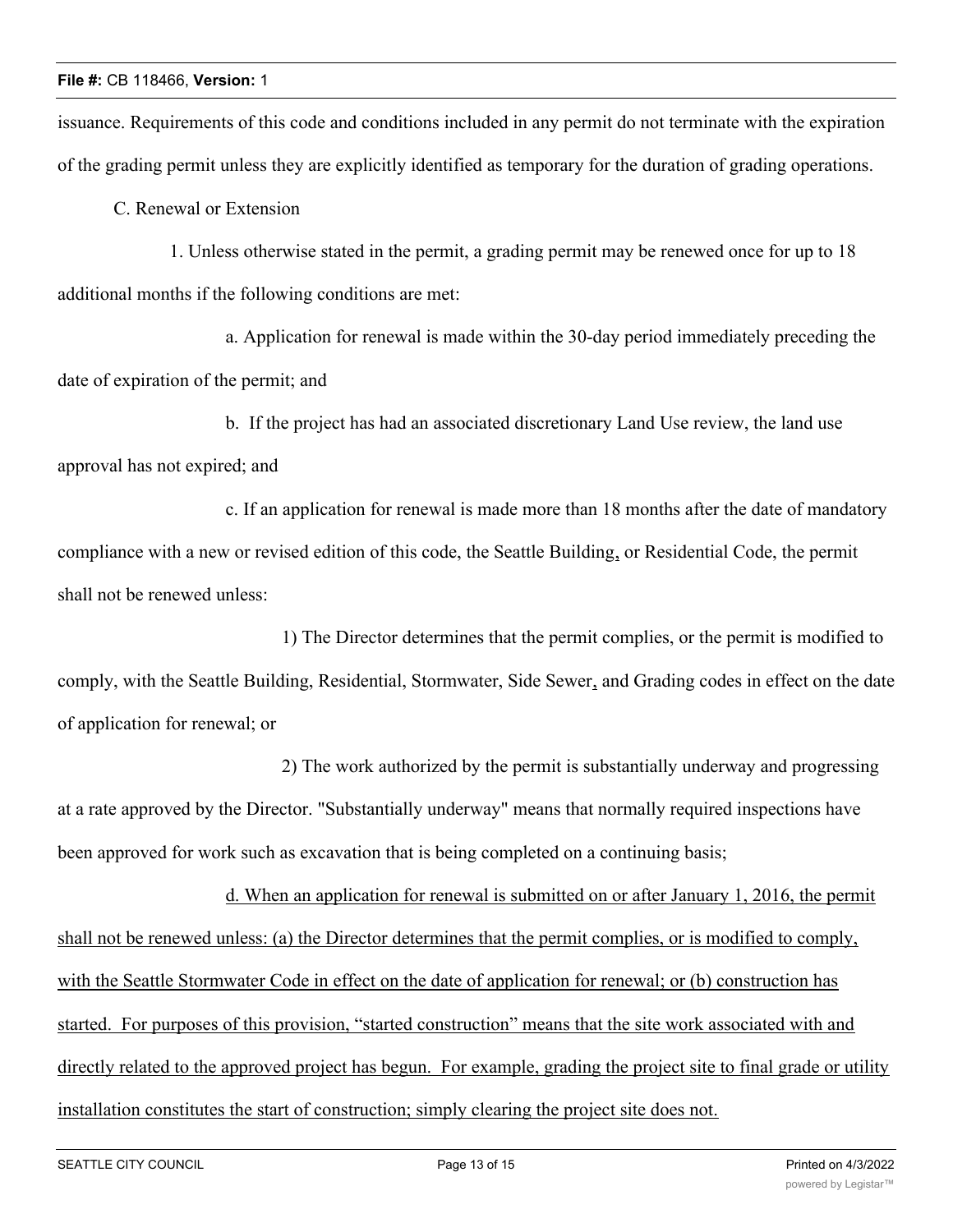2. Where advisable to satisfy the requirements or purposes of this code, the Director may issue grading permits that are not renewable, or are renewable only under specified special conditions.

3. In addition to renewals under subsection 22.170.120.C.1, a permit may be renewed, or the Director may extend a permit to expire more than 18 months from the date of issuance, if commencement or completion of the work authorized by the permit is delayed by litigation, appeals, strikes or other causes related to the work authorized by the permit, beyond the permit holder's control and the applicant submits a request for extension prior to expiration of the permit.

Section 8. This ordinance shall take effect and be in force on the later of: (a) January 1, 2016; or (b) the effective date of a new Seattle Municipal Code Section 22.800.100.

Passed by the City Council the \_\_\_\_\_ day of \_\_\_\_\_\_\_\_\_\_\_\_\_\_\_\_\_\_\_\_\_\_\_, 2015, and

signed by me in open session in authentication of its passage this

\_\_\_\_\_ day of \_\_\_\_\_\_\_\_\_\_\_\_\_\_\_\_\_\_\_, 2015.

President of the City Council

Approved by me this day of 3015.

Edward B. Murray, Mayor

Filed by me this day of 3015.